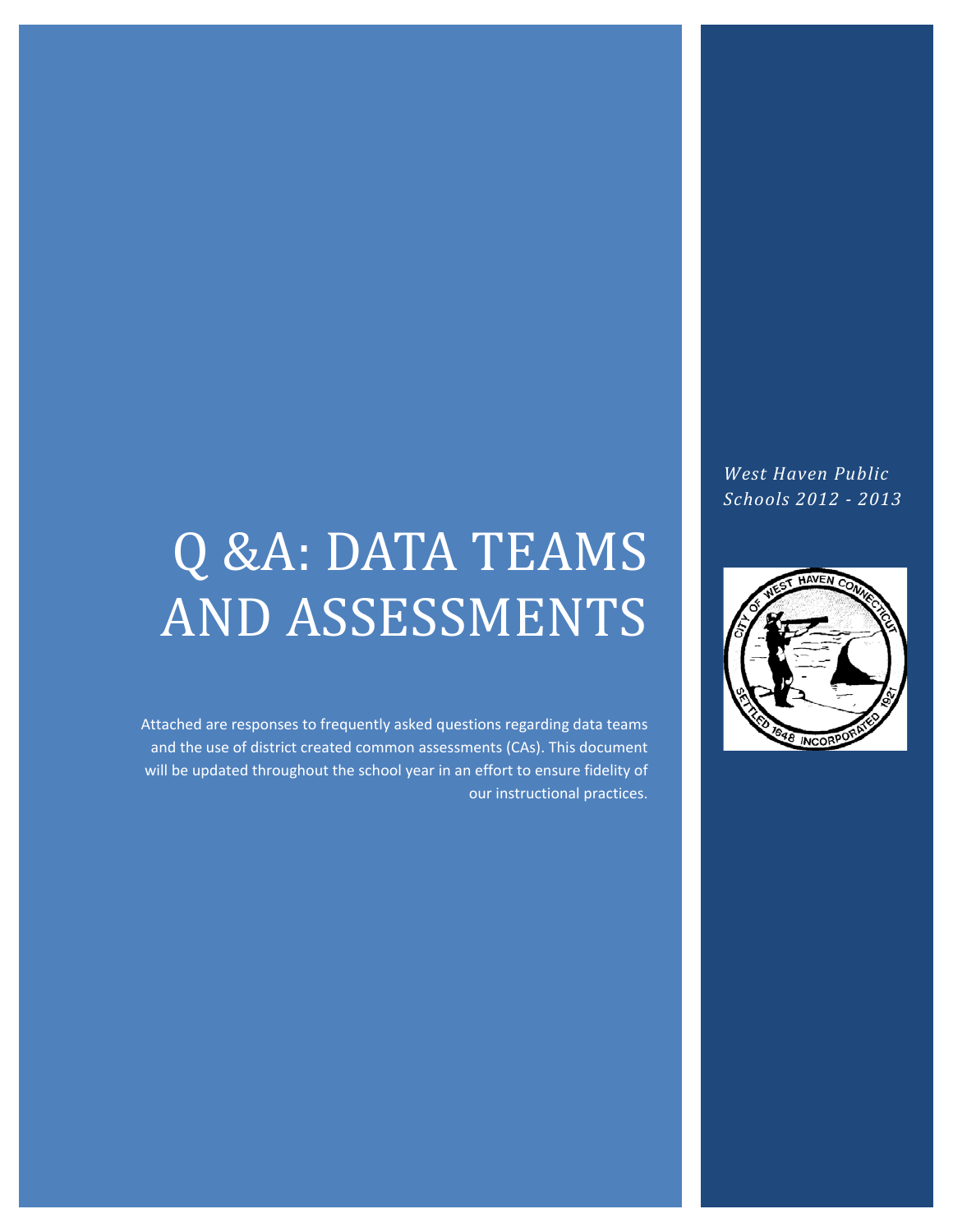#### *Are data team time and collaboration time one in the same?*

• Yes, collaborating with your colleagues is part of the data team process. Both teams use data to inform instruction.

#### *What forms do I use for data teams?*

- You may use the district provided forms, other consultants' forms or any forms that your team creates as long as they cover the five steps of the data team process and are used consistently across the grade/content area and are approved by central office.
- All members of a data team must use the same form.

#### *What are the roles of the members on the data team?*

- Leader/Facilitator
- Recorder
- Time keeper
- Support staff (reading department, special education, ELL, math coaches/facilitators) should be active participants in the process
- Administrators must attend and support data team decisions

# **What are acceptable uses of data team times?**

During the course of a unit, the data teams perform each step of the 5 step process. In between the pre and post CA, data teams may:

- Make suggestions on curriculum revisions & CA and submit to central office staff for review
- Arrange for a teacher curriculum leader (one who participated in writing curriculum) to be available to address any questions relative to the interpretation of curriculum;
- Create dipsticks
- Discuss strategies and how they are working
- Revise strategies or choose another (re-arrange flex groups)
- Collaborate on scoring of student work
- Identify exemplars/anchor sets of student work
- Model strategies to each other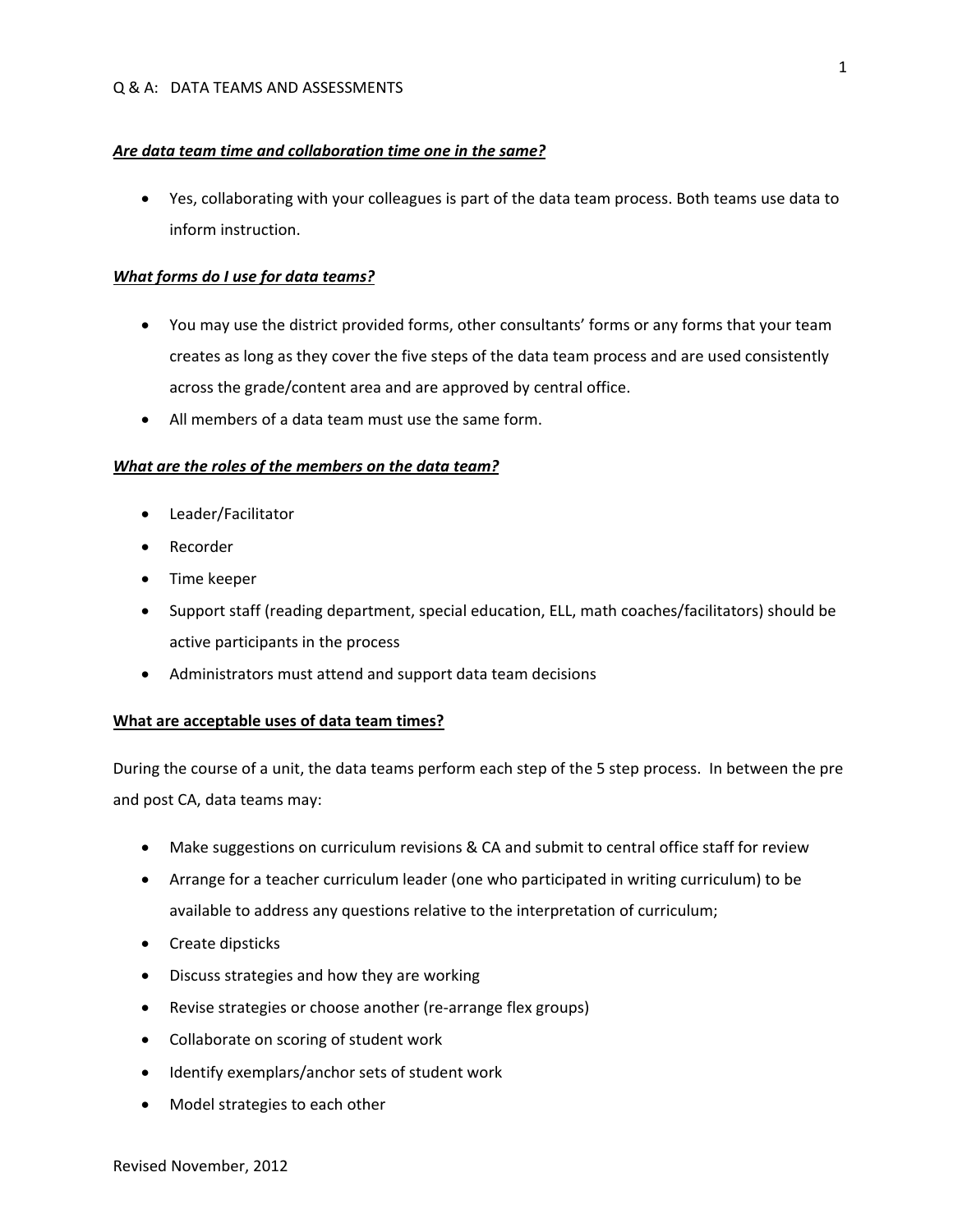#### Q & A: DATA TEAMS AND ASSESSMENTS

- Collaborate with support staff (ELL, SPED, Reading, Math)
- Select other resources
- Collaborate on understanding and implementation of performance tasks
- Identify students who may need to be referred to SAT
- Plan re-teaching/enrichment period to provide needs based instruction
- Conduct other discussions on curriculum, assessment & instructional strategies

# *Do all parts of the CA need to go through the data team process?*

- For K-6 ELA, in most cases, the data team process focuses on the reading portion of the CA.
- For all other subject areas/grade levels, all questions from the CA must be analyzed within the data team process.

# *Why are pre-assessments important?*

Pre-assessments are important because they:

- Provide you with baseline information regarding student strengths and weaknesses
- Guide priorities for instruction
- Identify gaps in prior knowledge/pre-requisite skills of students
- Provide grade level data teams with information to develop strategies to teach within this unit and strengthen student performance

# *Do we send pre/post-assessments home?*

• No, pre and post CAs are not to be sent home because we do not have alternative forms developed. This information should be reviewed in class and used for teaching and learning while in school.

#### *How do you monitor student progress between pre and post-CAs?*

Teachers should be monitoring progress with a variety of assessments throughout the unit such as:

- Dipsticks/Quizzes
- Exit/slips
- Labs

2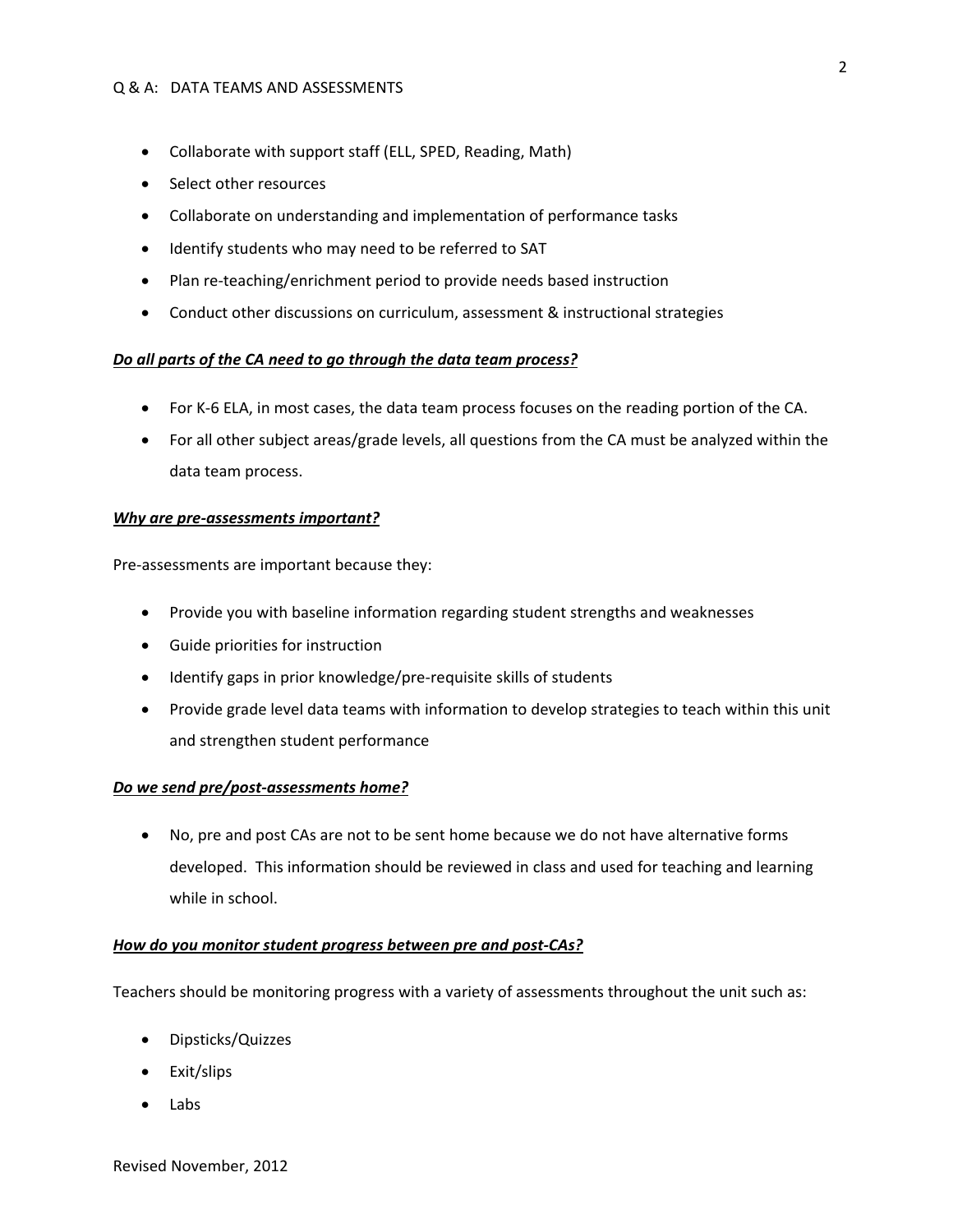- Writing assignments
- Projects
- Performance tasks
- Other

#### *What is a performance task?*

A performance task is:

- A collection of several related standards-based tasks distributed throughout the unit of study that progressively develop and reveal student understanding of Common Core Standards embedded within the unit
- Includes an engaging real world scenario, two or three smaller tasks and a culminating task.

# *How can I learn more about the upcoming national assessments for Common Core State Standards for ELA & Mathematics?*

- Smarter Balanced Assessment Consortium (SBAC) will provide the assessment for CT and many other states.
- For updated information, check the SBAC website a[t www.smarterbalanced.org](http://www.smarterbalanced.org/) regularly. You may also sign up for electronic alerts.

### *What is the purpose of the re-teaching/enrichment time built into your curriculum?*

- Re-teaching/enrichment time must occur during scheduled subject area time (i.e. ELA during ELA time, math during math time, science during science).
- Students must master the standards embedded within the unit.
- After the post CA, teachers will need to re-examine the data to determine which students need further intervention on the unit skills and which students would benefit from enrichment activities.
- Students should be grouped for instruction according to their performance on the CA and regrouped, as necessary.
- Different instructional strategies should be selected to address the needs of students requiring the re-teaching of specific standards or skills.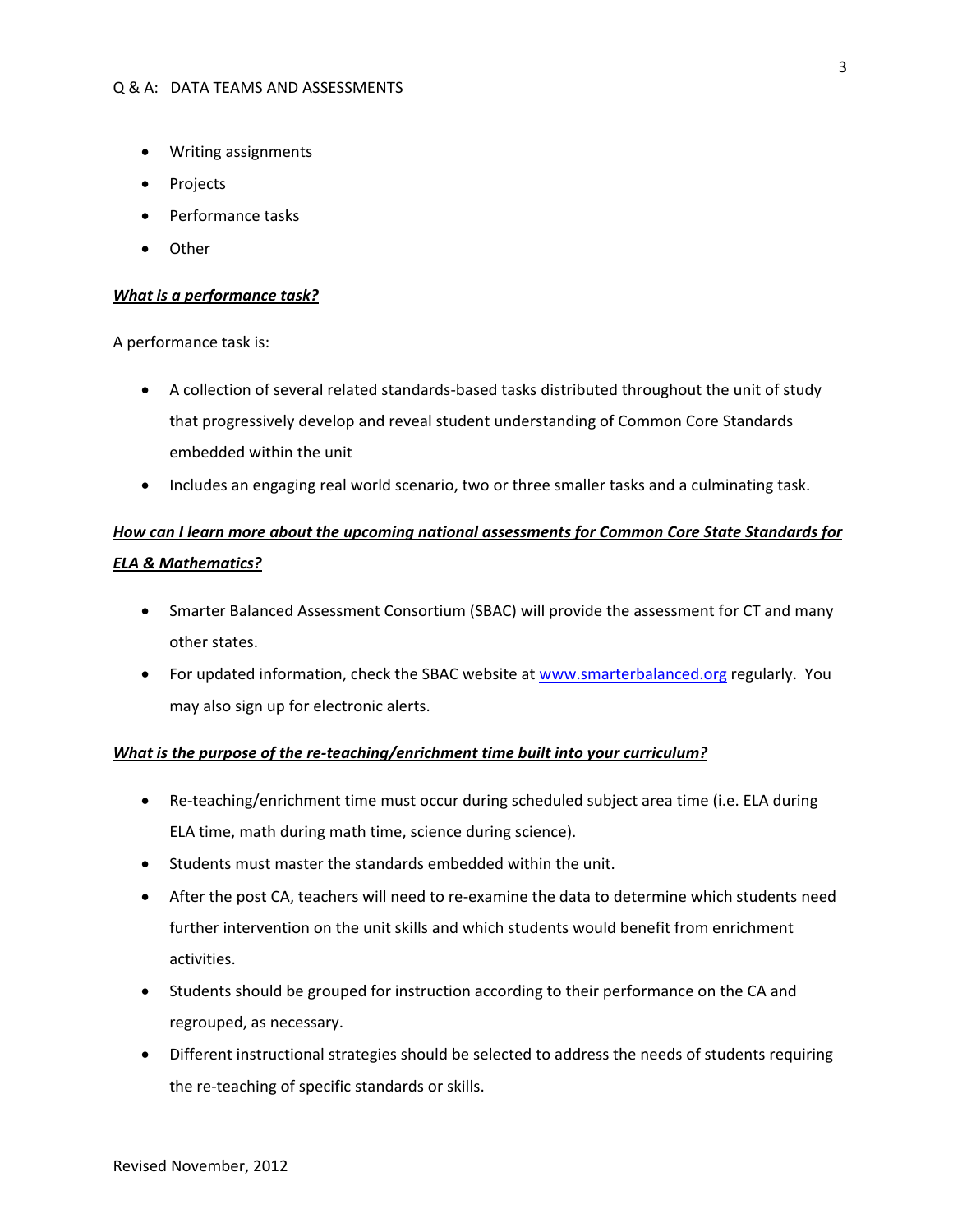#### *What does the re-testing process look like for CAs?*

Let us first understand the purpose of re-testing: to ensure that youngsters have mastered a skill set.

- After re-teaching the identified weaknesses, students are reassessed to measure whether they have achieved mastery.
- In most cases, this reassessment will consist of re-administering the post CA **OR** using collaboration time to create an alternate common assessment. This is acceptable use of collaboration time as long as all team members are participating. If you choose to create a team retest, the tests should **mirror** the post CA in terms of the types of questions asked and the complexity of the items.
- Re-testing of CAs should occur within the time allotted for re-teaching/enrichment.

# *How do I calculate student grade on CA after re-testing?*

#### *Elementary/Intermediate (K-6)*

- All students are given the opportunity to retest
- Students will receive the highest grade earned

#### *Bailey*

- All students are given the opportunity to retest
- Students will receive the highest grade earned with a maximum of 85

# *WHHS*

- All students are given the opportunity to retest
- Student will receive the average score of the original post CA and the retest, with a maximum of 85 percent

# *After re-teaching, how do I record data after re-teaching on the data team form?*

- Complete and print the spreadsheet data form after post CA
- Update and print the spreadsheet data form after re-testing (use this form to generate graphs for your data wall).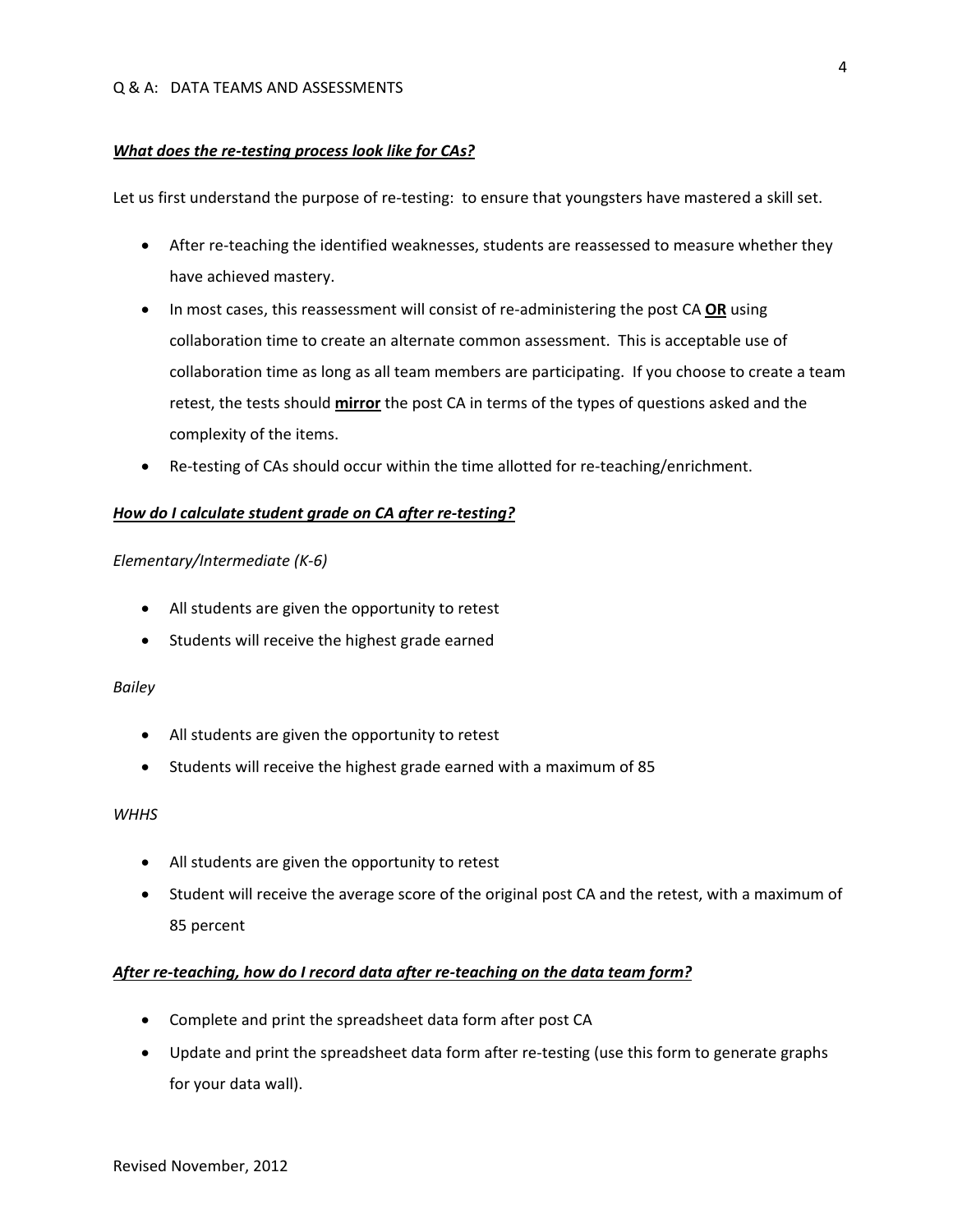- Reminder, all students (ELL & SPED) must be included in your data wall graphs and spreadsheet data forms.
- Save both data form spreadsheets to monitor students who need additional support on a continual basis.

#### *Can ELL students receive modified assessments?*

• ELL students at a LAS level 1 & 2 must receive modified assessments

#### *Can students with disabilities receive modified assessments?*

• Students with IEPs who are slated to take the CMT-MAS or CAPT-MAS may receive modified CAs. It must be specifically stated (i.e. subject specific) on page 9 of their IEP. Students who are slated to take the standard CMT or CAPT should take standard CAs with accommodations as needed.

#### *Can students in the primary grades receive modified assessments?*

• Like any other programming decision, the option of receiving modified assessments in the primary grades (K, 1, and 2) must be decided by the Planning and Placement Team (PPT). This decision should be supported by extensive data that proves the student requires an alternate assessment. Please keep in mind that CA's used in the primary grades are measuring foundational literacy and numeracy skills. The number of students receiving modified assessments in these grades should be minute.

#### *What about students in CMT tested grades?*

• The K-8 mathematics curriculum team is currently working on creating standard modified CAs that mirror the CMT-MAS. Modifications to the assessment include: fewer items per page, larger font, reduced multiple choice, compatible numbers, etc. Please keep in mind that the modified assessments created by the curriculum team mirror the standard assessment. Therefore, they can be included on your grade level data team sheets. Modified CAs for English Language Arts have not been created as of yet. Please continue creating your own assessments that match students' instructional needs.